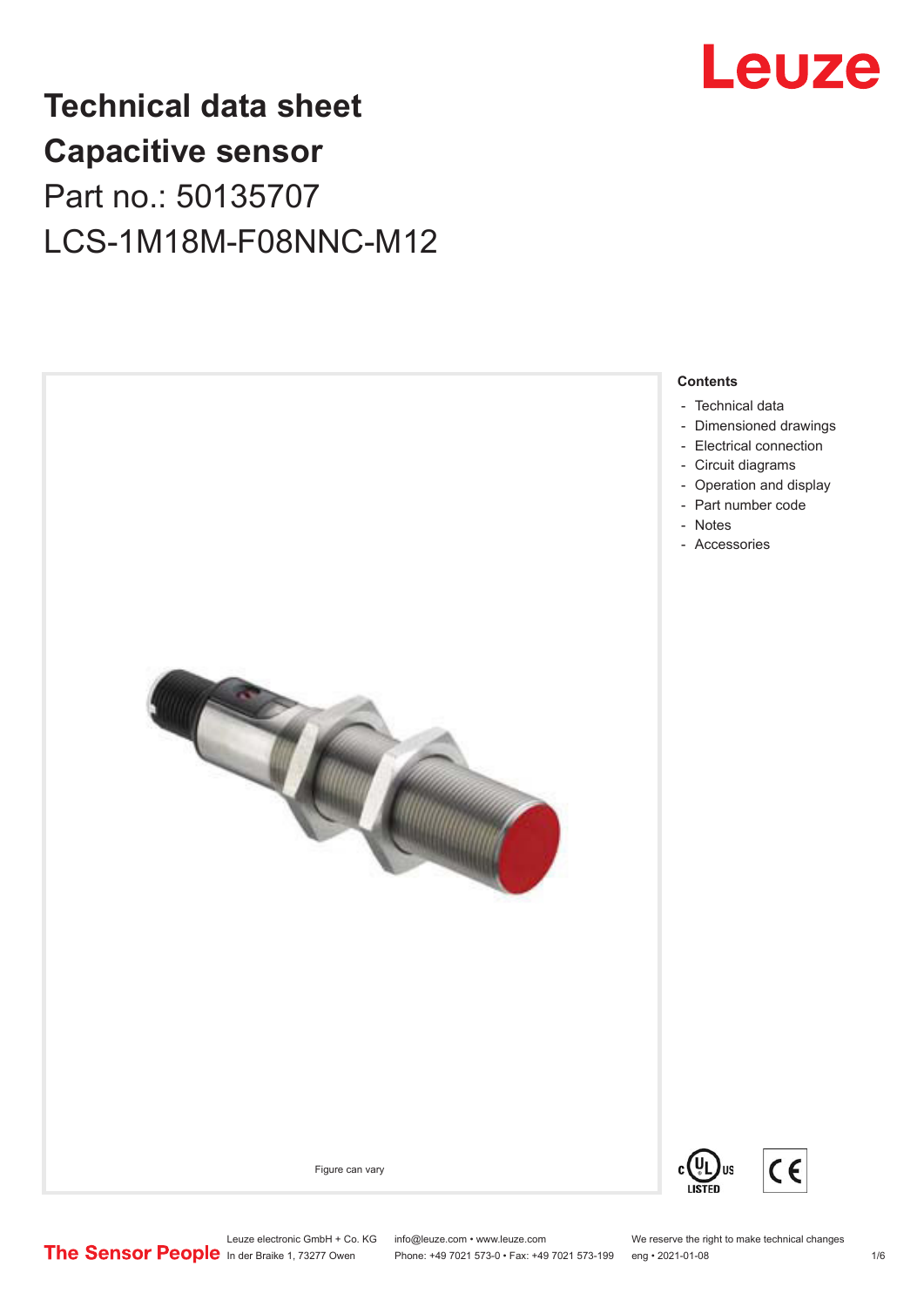### <span id="page-1-0"></span>**Technical data**

#### **Basic data**

| <b>Series</b>                                                    | LCS-1                        | Type of display                | LED                 |
|------------------------------------------------------------------|------------------------------|--------------------------------|---------------------|
| Switching distance S <sub>n</sub>                                | $18$ mm                      | <b>Number of LEDs</b>          | 2 Piece(s)          |
| Assured switching distance                                       | 8 mm                         | Switching distance, adjustable | Yes                 |
| <b>Electrical data</b>                                           |                              | <b>Environmental data</b>      |                     |
| <b>Protective circuit</b>                                        | Polarity reversal protection | Ambient temperature, operation | $-25$ 85 $^{\circ}$ |
|                                                                  | Short circuit protected      |                                |                     |
|                                                                  |                              | <b>Certifications</b>          |                     |
| Performance data                                                 |                              | Degree of protection           | IP 67               |
| Supply voltage U <sub>B</sub>                                    | 10  30 V, DC                 | <b>Protection class</b>        | Ш                   |
| <b>Residual ripple</b>                                           | 0  10 %, From $U_B$          | <b>Certifications</b>          | c UL US             |
| <b>Open-circuit current</b>                                      | 15 mA                        | <b>Standards applied</b>       | <b>IEC 60947</b>    |
| Temperature drift, max. (in % of S.)                             | 20 %                         |                                |                     |
| Repeatability, max. (in % of S.)                                 | 2%                           | <b>Correction factors</b>      |                     |
| <b>Rated operating current</b>                                   | 100 mA                       | Acetone                        | 0.75                |
|                                                                  |                              | <b>Acrylic resin</b>           | 0.10.25             |
| <b>Outputs</b><br>Number of digital switching outputs 1 Piece(s) |                              | Alcohol                        | 0.85                |
|                                                                  |                              | Ammonia                        | 0.70.85             |
| <b>Switching outputs</b>                                         |                              | Aniline                        | 0.4                 |
| <b>Type</b>                                                      | Digital switching output     | <b>Gasoline</b>                | 0.1                 |
| <b>Voltage type</b>                                              | DC                           | <b>Celluloid</b>               | 0.15                |
|                                                                  |                              | Liquid chlorine                | 0.1                 |
| <b>Switching output 1</b>                                        |                              | Ebonite                        | 0.15                |
| Assignment                                                       | Connection 1, pin 2          | <b>Epoxy resin</b>             | 0.150.3             |
| <b>Switching element</b>                                         | Transistor, NPN              | Crude oil                      | 0.05                |
| <b>Switching principle</b>                                       | NC (normally closed)         | <b>Ethanol</b>                 | 0.85                |
|                                                                  |                              | Ethylene glycol                | 0.93                |
| <b>Timing</b>                                                    |                              | Freon R22 and 502 (liquid)     | 0.35                |
| <b>Switching frequency</b>                                       | 100 Hz                       | Grain                          | 0.150.3             |
|                                                                  |                              | Glass                          | 0.20.55             |
| <b>Connection</b>                                                |                              | Glycerin                       | 0.98                |
|                                                                  |                              | Rubber                         | 0.150.9             |
| <b>Number of connections</b>                                     | 1 Piece(s)                   | Wood, wet                      | 0.60.85             |
| <b>Connection 1</b>                                              |                              | Wood, dry                      | 0.10.4              |
| <b>Function</b>                                                  | Signal OUT                   | Carbon dioxide                 | 0                   |
|                                                                  | Voltage supply               | Air                            | $\overline{0}$      |
| <b>Type of connection</b>                                        | Connector                    | <b>Marble</b>                  |                     |
| <b>Thread size</b>                                               | M12                          |                                | 0.5                 |
| Type                                                             | Male                         | Flour                          | 0.05                |
| <b>Material</b>                                                  | <b>Plastic</b>               | Melamine resin                 | 0.25<br>0.5         |
| No. of pins                                                      | 4-pin                        | Milk powder                    | 0.2                 |
| Encoding                                                         | A-coded                      | <b>Nylon</b>                   | 0.20.3              |
|                                                                  |                              | Oil-containing paper           | 0.25                |
| <b>Mechanical data</b>                                           |                              | Paper                          | 0.1                 |
|                                                                  |                              | Polyamide                      | 0.3                 |
| Design                                                           | Cylindrical                  | Polyester resin                | 0.150.5             |
| <b>Thread size</b>                                               | $M18 \times 1$ mm            | Pressboard                     | 0.10.3              |
| Dimension (Ø x L)                                                | 18 mm x 88.5 mm              | <b>PTFE</b>                    | 0.1                 |
| Type of installation                                             | Embedded                     | Quartz glass                   | 0.2                 |
| <b>Housing material</b>                                          | Metal                        | Salt                           | 0.35                |
|                                                                  | Stainless steel              | Sand                           | 0.150.3             |
| <b>Stainless steel housing</b>                                   | V2A                          | Water                          | 1                   |
| Sensing face material                                            | Plastic, Polybutylene (PBT)  | <b>Cement dust</b>             | 0.25                |

#### **Operation and display Type of display** LED **Number of LEDs** 2 Piece(s) **Switching distance, adjustable** Yes **Environmental data Ambient temperature, operation** -25 ... 85 °C **Certifications Degree of protection IP 67 Protection class** III **Certifications** c UL US **Standards applied** IEC 60947-5-2 **Correction factors Acetone** 0.75 **Acrylic resin** 0.1 ... 0.25 **Alcohol** 0.85 **Ammonia** 0.7 ... 0.85 **Aniline** 0.4 **Gasoline** 0.1 **Celluloid** 0.15 **Liquid chlorine** 0.1 **Ebonite** 0.15 **Epoxy resin** 0.15 ... 0.35 **Crude oil** 0.05 **Ethanol** 0.85 **Ethylene glycol** 0.93 **Freon R22 and 502 (liquid)** 0.35 **Grain** 0.15 ... 0.3 **Glass** 0.2 ... 0.55 **Glycerin** 0.98 **Rubber** 0.15 ... 0.9 **Wood, wet** 0.6 ... 0.85 **Mood, dry 1.1 ... 0.4 Carbon dioxide** 0 **Air** 0 Marble 0.5 **Flour** 0.05 **Melamine resin** 0.25 ... 0.55 **Milk powder** 0.2

Leuze

Leuze electronic GmbH + Co. KG info@leuze.com • www.leuze.com We reserve the right to make technical changes<br>
The Sensor People in der Braike 1, 73277 Owen Phone: +49 7021 573-0 • Fax: +49 7021 573-199 eng • 2021-01-08

**Cover material** Plastic, Polybutylene (PBT)/polyamide (PA 12)

**Net weight** 54 g

Phone: +49 7021 573-0 • Fax: +49 7021 573-199 eng • 2021-01-08 2 2 /6

**Sugar** 0.15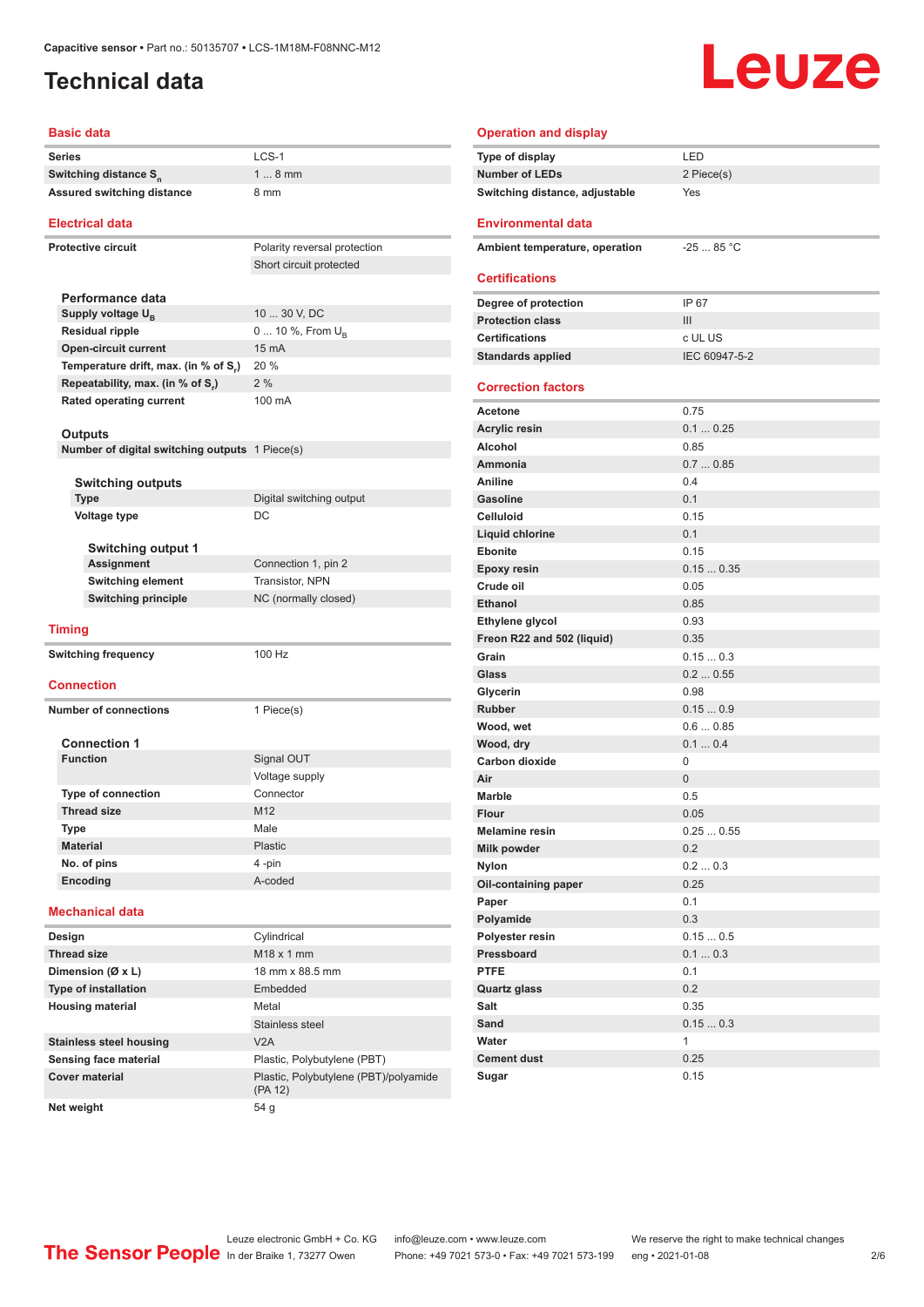## <span id="page-2-0"></span>**Technical data**

| <b>Customs tariff number</b> | 85365019 |
|------------------------------|----------|
| eCl@ss 5.1.4                 | 27270102 |
| eCl@ss 8.0                   | 27270102 |
| eCl@ss 9.0                   | 27270102 |
| eCl@ss 10.0                  | 27270102 |
| eCl@ss 11.0                  | 27270102 |
| <b>ETIM 5.0</b>              | EC002715 |
| <b>ETIM 6.0</b>              | EC002715 |
| <b>ETIM 7.0</b>              | EC002715 |

## **Dimensioned drawings**

All dimensions in millimeters



- 1 Active surface
- 2 Housing
- 3 Cover
- 4 Potentiometer
- 5 Green LED, operating voltage display
- 6 Yellow LED, function indicator

## **Electrical connection**

#### **Connection 1**

| <b>Function</b>    | Signal OUT     |
|--------------------|----------------|
|                    | Voltage supply |
| Type of connection | Connector      |
| <b>Thread size</b> | M12            |
| <b>Type</b>        | Male           |
| <b>Material</b>    | Plastic        |
| No. of pins        | 4-pin          |
| Encoding           | A-coded        |

#### **Pin Pin assignment Conductor Conductor Color**

| +1030 V DC | Brown        |
|------------|--------------|
| n.c.       | $\sim$       |
| <b>GND</b> | Blue         |
| TUC        | <b>Black</b> |



Leuze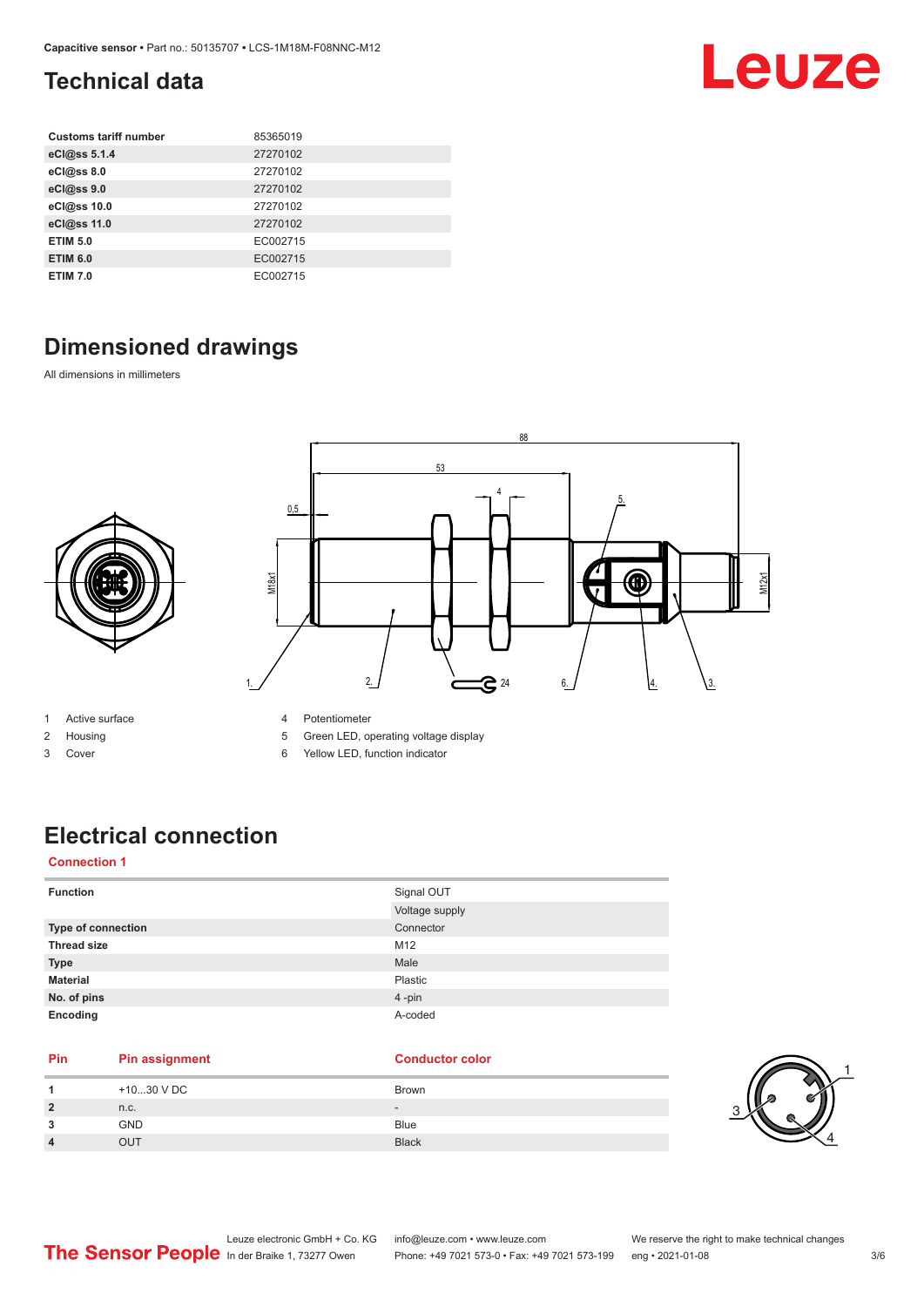#### <span id="page-3-0"></span>**Circuit diagrams**





## **Operation and display**

| LED            | <b>Display</b>           | <b>Meaning</b>                   |
|----------------|--------------------------|----------------------------------|
|                | Green, continuous light  | Ready                            |
| $\overline{2}$ | Yellow, continuous light | Switching output/switching state |

#### **Part number code**

Part designation: **LCS-ABBBC-DDDEFF-GHHHIJJJ KK**

| <b>LCS</b>   | <b>Operating principle</b><br>LCS: capacitive sensor                                                                                                                                                                                                                                                                                                                                                                                                                                                                                                                                                                                                                                                                                                                                                                       |
|--------------|----------------------------------------------------------------------------------------------------------------------------------------------------------------------------------------------------------------------------------------------------------------------------------------------------------------------------------------------------------------------------------------------------------------------------------------------------------------------------------------------------------------------------------------------------------------------------------------------------------------------------------------------------------------------------------------------------------------------------------------------------------------------------------------------------------------------------|
| A            | <b>Series</b><br>1: series 1 "Extended"<br>2: series 2 "Advanced"                                                                                                                                                                                                                                                                                                                                                                                                                                                                                                                                                                                                                                                                                                                                                          |
| <b>BBB</b>   | Design<br>M12: series with M12 x 1 external thread<br>M18: series with M18 x 1 external thread<br>M30: series with M30 x 1.5 external thread<br>Q40: series in cubic design, length 40 mm<br>Q54: series in cubic design, length 54 mm                                                                                                                                                                                                                                                                                                                                                                                                                                                                                                                                                                                     |
| $\mathbf{C}$ | <b>Housing material</b><br>B: brass<br>M: metal<br>P: plastic/PBT<br>T: PTFE                                                                                                                                                                                                                                                                                                                                                                                                                                                                                                                                                                                                                                                                                                                                               |
| <b>DDD</b>   | Measurement range / type of installation<br>F03: typ. range limit 3.0 mm / embedded installation<br>F04: typ. range limit 4.0 mm / embedded installation<br>F05: typ. range limit 5.0 mm / embedded installation<br>F06: typ. range limit 6.0 mm / embedded installation<br>F08: typ. range limit 8.0 mm / embedded installation<br>F10: typ. range limit 10.0 mm / embedded installation<br>F15: typ. range limit 15.0 mm / embedded installation<br>F20: typ. range limit 20.0 mm / embedded installation<br>N06: typ. range limit 6.0 mm / non-embedded installation<br>N08: typ. range limit 8.0 mm / non-embedded installation<br>N15: typ. range limit 15.0 mm / non-embedded installation<br>N25: typ. range limit 25.0 mm / non-embedded installation<br>N30: typ. range limit 30.0 mm / non-embedded installation |
| Е            | <b>Output function</b><br>B: NC and NO contact<br>N: NPN<br>P: PNP                                                                                                                                                                                                                                                                                                                                                                                                                                                                                                                                                                                                                                                                                                                                                         |
| FF           | Switching<br>NC: normally closed contact<br>NO: normally open contact<br>NP: programmable                                                                                                                                                                                                                                                                                                                                                                                                                                                                                                                                                                                                                                                                                                                                  |
| G            | <b>Connection cable</b><br>$K:$ cable<br>$n/a$ : no cable                                                                                                                                                                                                                                                                                                                                                                                                                                                                                                                                                                                                                                                                                                                                                                  |
| <b>HHH</b>   | Cable length<br>020: length 2,000 mm<br>003: length 300 mm<br>n/a: no cable                                                                                                                                                                                                                                                                                                                                                                                                                                                                                                                                                                                                                                                                                                                                                |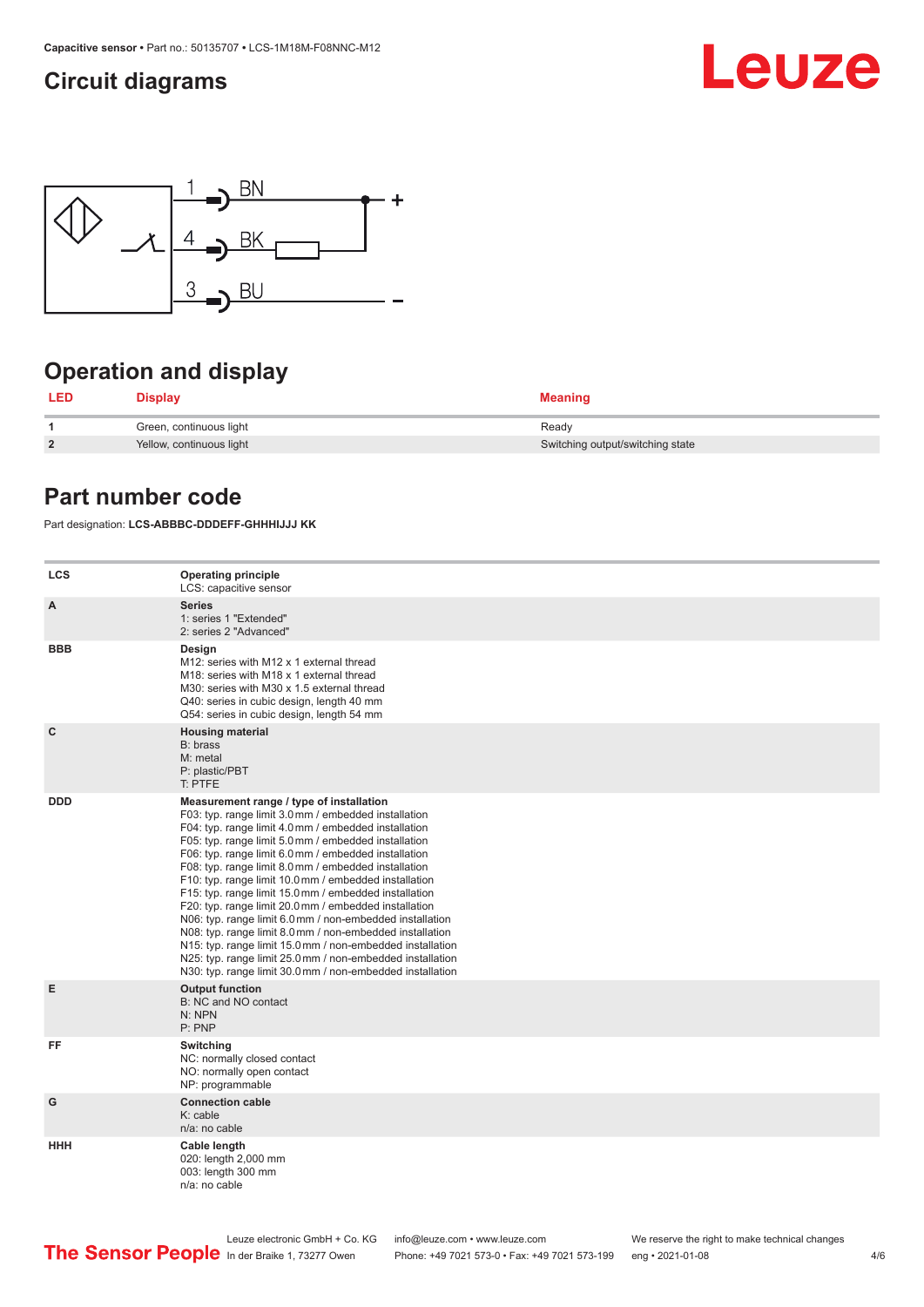#### <span id="page-4-0"></span>**Part number code**



| ı          | <b>Cable material</b><br>P: PUR<br>T: PTFE<br>V: PVC                                            |
|------------|-------------------------------------------------------------------------------------------------|
| <b>JJJ</b> | <b>Electrical connection</b><br>M08: M8 connector, 3-pin<br>M12: M12 connector, 4-pin (plug)    |
| <b>KK</b>  | Special equipment<br>L: IO-Link interface<br>T: teach-in<br>n/a: no special equipment           |
|            | <b>Note</b>                                                                                     |
|            | $\&$ A list with all available device types can be found on the Leuze website at www.leuze.com. |

#### **Notes**

| Observe intended use!                                                                                                                                                                                                         |
|-------------------------------------------------------------------------------------------------------------------------------------------------------------------------------------------------------------------------------|
| $\%$ This product is not a safety sensor and is not intended as personnel protection.<br>$\%$ The product may only be put into operation by competent persons.<br>♦ Only use the product in accordance with its intended use. |

#### **Accessories**

#### Connection technology - Connection cables

|   |          | Part no.               | <b>Designation</b>     | <b>Article</b>                                                                                                                                             | <b>Description</b>                                                                                                                                         |
|---|----------|------------------------|------------------------|------------------------------------------------------------------------------------------------------------------------------------------------------------|------------------------------------------------------------------------------------------------------------------------------------------------------------|
| m | 50130654 | KD U-M12-4A-P1-<br>020 | Connection cable       | Connection 1: Connector, M12, Axial, Female, A-coded, 4-pin<br>Connection 2: Open end<br>Shielded: No<br>Cable length: 2,000 mm<br>Sheathing material: PUR |                                                                                                                                                            |
|   |          | 50130657               | KD U-M12-4A-P1-<br>050 | Connection cable                                                                                                                                           | Connection 1: Connector, M12, Axial, Female, A-coded, 4-pin<br>Connection 2: Open end<br>Shielded: No<br>Cable length: 5,000 mm<br>Sheathing material: PUR |